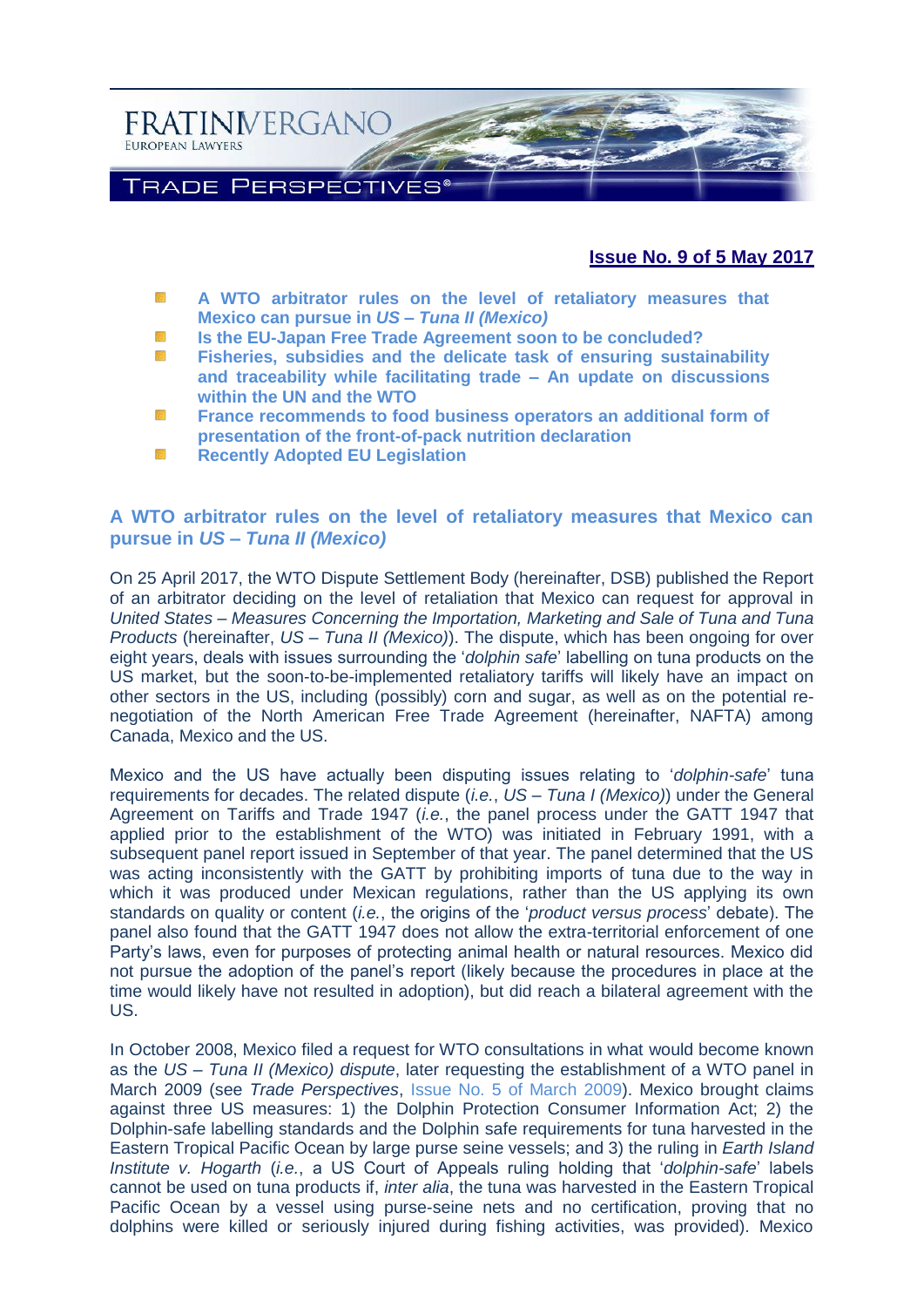argued that it was in compliance with the '*dolphin-safe*' standard established by the Inter-American Tropical Tuna Commission, a multilateral commission of which both Mexico and the US are members, and that, as a result, the US was discriminating against Mexican tuna imports. In a report published in May 2012, the Appellate Body agreed with the Panel (see *Trade Perspectives*, [Issue No. 10 of 18 May 2012\)](http://www.fratinivergano.eu/static/upload/1/1/Issue_No._10_(18-5)_.pdf), finding in favour of Mexico that the measures constituted technical regulations under the WTO Agreement on Technical Barriers to Trade (hereinafter, TBT Agreement) and that the '*dolphin-safe*' labelling scheme in the US accorded treatment less favourable to (*i.e.*, discriminated against) Mexico under Article 2.1 of the TBT Agreement. The Appellate Body also reversed a Panel decision under Article 2.2 of the TBT Agreement, finding instead that the standard under the Agreement on the International Dolphin Conservation Program (AIDCP) did not qualify as a relevant international standard under the TBT Agreement.

Since the Report of the Appellate Body, there have been a series of developments and compliance proceedings. In July 2013, the US published a rule, the "*[Enhanced Document](https://www.federalregister.gov/documents/2013/07/09/2013-16508/enhanced-document-requirements-to-support-use-of-the-dolphin-safe-label-on-tuna-products)  [Requirements to Support Use of Dolphin Safe Label on Tuna Products](https://www.federalregister.gov/documents/2013/07/09/2013-16508/enhanced-document-requirements-to-support-use-of-the-dolphin-safe-label-on-tuna-products)*" in an attempt to meet its obligations under the WTO dispute. Mexico later requested compliance proceedings under Article 21.5 of the WTO Understanding on Dispute Settlement (DSU), arguing that the new US rule did not bring it into compliance with the recommendations of the DSB. In November 2015, the Appellate Body circulated its Report under Article 21.5 of the DSU, finding that that the US had failed to bring its measures into compliance with its previous recommendations and that the labelling regime for tuna products was inconsistent with Article 2.1 of the TBT Agreement and Article I:1 and III:4 of the GATT.

In March 2016, Mexico requested that the DSB authorise it to suspend concessions or other obligations amounting to USD 472.3 million per year, but the matter was referred to arbitration under Article 22.6 of the DSU. One of the main procedural issues during the arbitration proceedings was whether the arbitrator should consider a new rule issued by the US National Oceanic and Atmospheric Administration modifying the '*dolphin-safe*' tuna labelling scheme, or whether it had to consider the 2013 rule. The arbitrator found that the 2013 was appropriate to consider because it was through the implementation of this rule that the US originally failed to comply with the relevant Appellate Body and Panel Reports. The arbitrator also concluded that, for the most part, the model put forth by Mexico, in order to determine the appropriate level of retaliation, was appropriate for the calculation, although some of its assumptions were unreasonable and needed to be rectified. Conversely, the arbitrator determined that the model of calculation put forth by the US was unreasonable because it based Mexico's share in the US tuna market on an inappropriate period of historical data. The ultimate assessment of the arbitrator based the analysis on: 1) the demand for canned tuna, 2) the supply of canned tuna, and 3) other parameters of the model, including duty rates, transport costs, and charges. The final result was a ruling that, in accordance with Article 22.4 of the DSU, allowed Mexico to request authorisation to suspend concessions or other obligations at a level not exceeding USD 163.23 million per year.

Reports indicate that Mexico will begin implementing retaliatory measures in a matter of weeks, and it is expected that they will come in the form of '*carousel*' retaliations. Perhaps ironically, the practice of '*carousel*' retaliations was actually popularised by the US in the notorious *Bananas* dispute (*i.e.*, *European Communities – Regime for the Importation, Sale and Distribution of Bananas*), and involves the temporary suspension of concessions or other obligations in sectors other than the sector relevant to the dispute at hand, and periodically switching the relevant products/sectors over time, in an effort to stimulate powerful sectors to lobby governments to bring their systems into compliance with the WTO ruling. Here, it is expected that Mexico will first apply retaliatory measures against the US in the corn and sugar sectors, but it will be interesting to see how aggressively (or lightly) Mexico implements such measures given the mounting commercial and political tensions between the two countries. Notably, Mexico and the US have been attempting to renegotiate a sugar agreement from 2014, and Mexico recently suspended export permits of sugar to the US following the filling of a quota ahead of schedule and a reported lack of resources within the US Department of Commerce to negotiate new terms. Mexico and the US, along with Canada, appear to be poised to re-negotiate NAFTA in the near future, after US President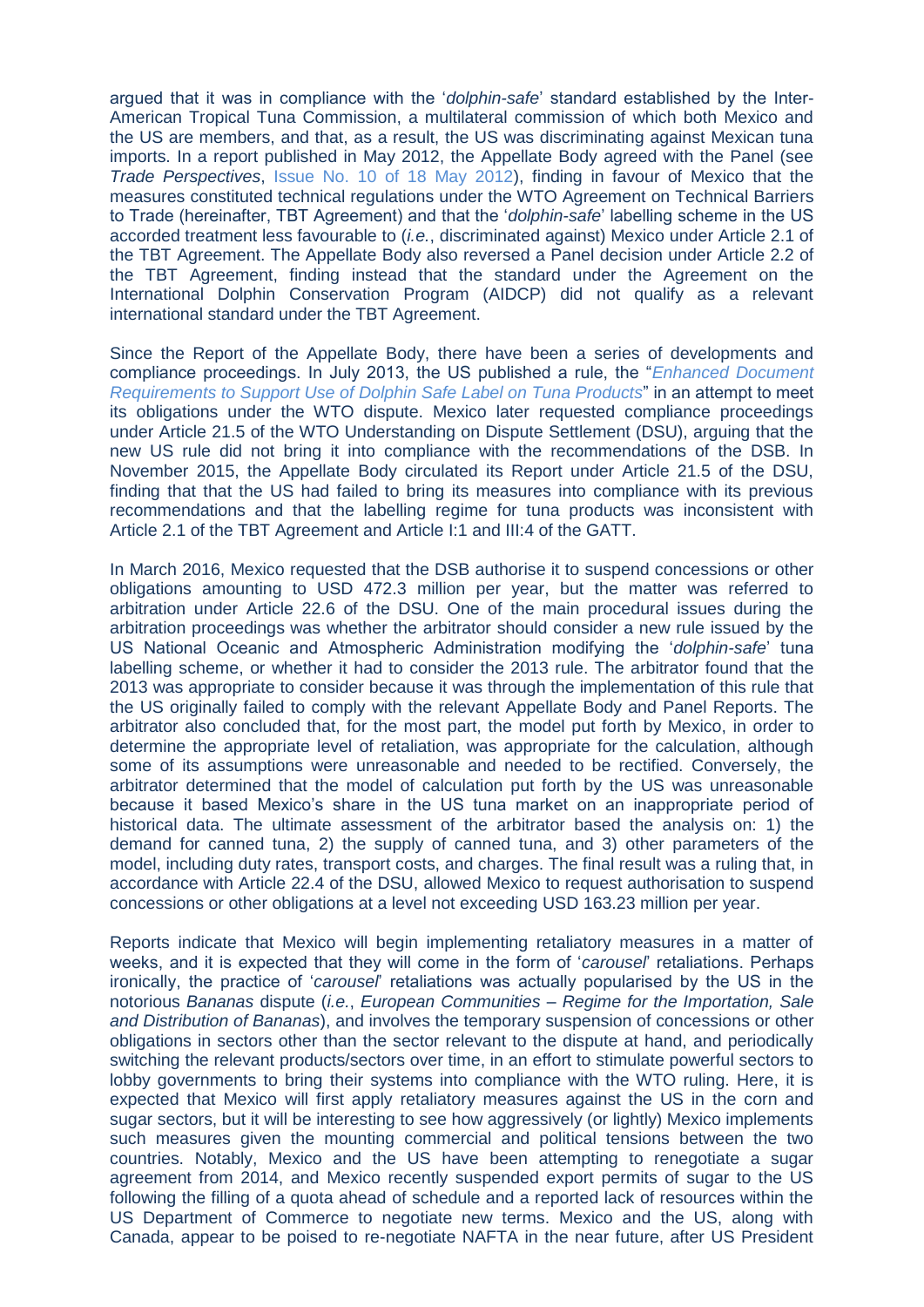Donald Trump publicly announced his decision not to withdraw the US from the agreement. Given the recent decision by the arbitrator in *US – Tuna II (Mexico)*, the already powerful corn and sugar industries in the US are likely to take on substantial roles in advocating for their interests if NAFTA negotiations are indeed re-opened. Stakeholders should closely follow developments between the two countries and particularly in light of this WTO dispute.

#### <span id="page-2-0"></span>**Is the EU-Japan Free Trade Agreement soon to be concluded?**

On 28 April 2017, the European Commission (hereinafter, Commission) published its report on the 18<sup>th</sup> round of the EU-Japan Free Trade Agreement (hereinafter, FTA) negotiations, which took place in Tokyo in the week of 3 April 2017. Shortly before that negotiation round, on 22 March 2017, the Commission published its text proposals on the Small and Medium-Sized Enterprises (hereinafter, SMEs) Chapter and the Chapter on Good Regulatory Practices and Regulatory Cooperation. The SMEs Chapter is a novelty in the EU's FTA negotiations and was not yet discussed during the latest round of negotiations. The Chapter on Good Regulatory Practices and Regulatory Cooperation is key to address non-tariff measures (hereinafter, NTMs) and to avoid the occurrence of new trade irritants, once the agreement is in force. This has particular significance considering the currently relatively high number of trade irritants due to NTMs in the trade relations between the EU and Japan.

The EU and Japan officially launched their FTA negotiations on 25 March 2013. For a considerable period of time, negotiations proceeded without significant progress. In 2016, the outcome of the various negotiation rounds demonstrated slow, but steady, progress, with various remaining obstacles, especially in the areas of agriculture, market access and NTMs. In October 2016, a report published by the Commission indicated better progress in the negotiations, noting, *inter alia,* that work on various chapters was nearly finalised. By now, negotiations are deemed to be well advanced and, on 17 February 2017, the Commission and the Government of Japan announced their "*commitment for an earlier conclusion*" of the bilateral trade negotiations by the end of 2017 (see *Trade Perspectives*, [Issue No. 4 of 24](http://www.fratinivergano.eu/en/issue-number-4-24th-february-2017/#EU%20FTA)  [February 2017\)](http://www.fratinivergano.eu/en/issue-number-4-24th-february-2017/#EU%20FTA). This renewed commitment can be attributed to a shift in trade policy priorities due to the developments regarding the Trans-Pacific Partnership (hereinafter, TPP) and the Transatlantic Trade and Investment Partnership (hereinafter, TTIP), which had been under negotiation between the EU and the US from 2013 to 2016. After the US' withdrawal from the TPP, the fate of the TPP has become uncertain, undermining one of the key objectives of Japan's commercial internationalisation. On the other side, the new approach to trade policy of the US administration also brought uncertainty to the fate of the TTIP. TTIP and the TPP were at the centre of the EU's and Japan's respective trade agendas.

The EU report on the 18<sup>th</sup> round of negotiations with Japan now indicates further progress. Already the two previous rounds indicated stronger commitment, from both parties, to agree and move further in sensitive areas such as NTMs. However, remaining sensitive issues, such as food additives, audio-visual services, e-commerce and data flows, continue to act as obstacles to a speedy conclusion of negotiations. The EU report on the 18<sup>th</sup> round notes continuous progress *vis-à-vis* the 17<sup>th</sup> round, in particular vis-à-vis intellectual property rights, where the parties "*reached an agreement on almost all relevant non-contentious provisions of the Chapter text: on general rules and trademarks*". During the discussions, the EU addressed several requests for clarification by Japan. Noteworthy is the case of audio-visual services with respect to the video games industry. With respect to audio-visual services, the Belgium Entertainment Association stated recently that, due to the current developments in the video games sector, access to the Japanese market would provide important benefits to EU enterprises. Many EU technology companies and start-ups are very active in online video games, apps and video games for traditional game consoles, mainly of Japanese origin. The EU-Japan FTA could open the Japanese market to EU companies, allowing them to provide their services to Japanese customers. However, since the EU currently considers video game services to be part of audio-visual services and not as electronic services, it is currently not feasible to address this sector in EU-Japan FTA negotiations because the Commission does not have a mandate to negotiate the matter of audio-visual services. However, as argued by the industry, recent evolutions, such as online video games, smart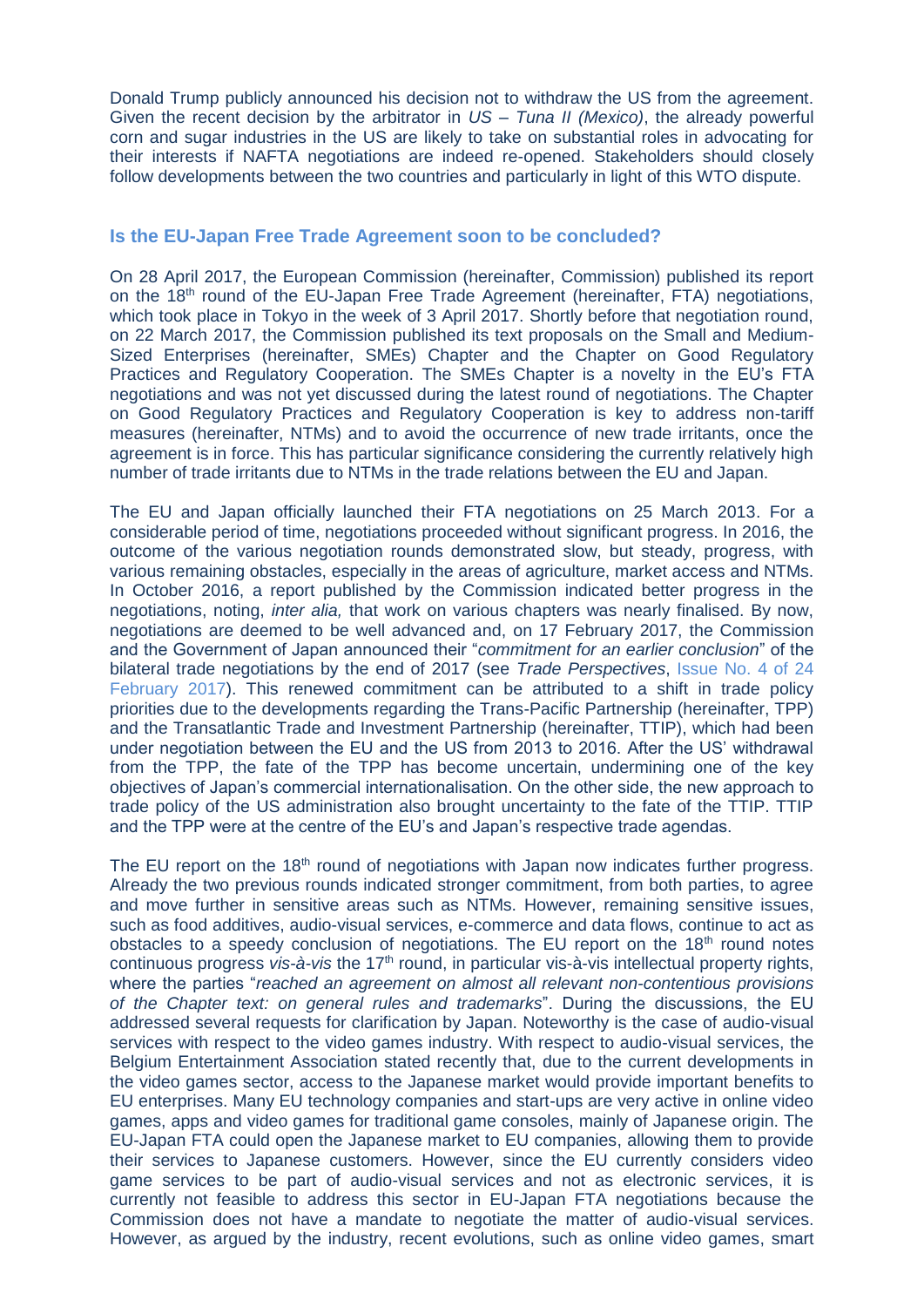applications for electronic devices and 3D animation in the video game industry, could be used to redefine audio-visual services so that they fit within the definition of electronic services. This would, however, likely face opposition from EU Member States, especially at this advanced stage of negotiations.

The EU aims at including a Chapter on SMEs in the EU-Japan FTA. This is only the second time that a chapter on SMEs is proposed during the EU's FTA negotiations. After having been proposed during the, now suspended, TTIP negotiations with the US, the EU-Japan FTA could become the first FTA to include such a chapter. According to a [European](http://www.europarl.europa.eu/sides/getDoc.do?pubRef=-//EP//NONSGML+TA+P8-TA-2016-0299+0+DOC+PDF+V0//EN)  [Parliament Resolution of 5 July 2016,](http://www.europarl.europa.eu/sides/getDoc.do?pubRef=-//EP//NONSGML+TA+P8-TA-2016-0299+0+DOC+PDF+V0//EN) all future EU's FTAs should include a specific chapter on SMEs that aims at enhancing the competitiveness of SMEs. The objective of this chapter is to facilitate access to information and to ensure that SMEs can fully benefit from trade and investment agreements. The Chapter on SMEs, proposed by the EU to Japan, includes provisions on '*information sharing*' and '*a contact point on SMEs issues*'. Each Party would be required to establish a public website where SMEs can access information on relevant regulations, such as different administrative requirements, custom regulations and procedures, sanitary and phytosanitary measures relating to importation and exportation, and other relevant information for SMEs. Noteworthy is the idea of a single website for SMEs, with the objective to simplify procedures, provide tools for new market access opportunities, reduce unnecessary non-tariff barriers and regulatory burdens and cut trading costs. The website would also contain the tariff measures and tariff related information, the tariff nomenclature and related non-tariff measures or regulations. The envisioned 'c*ontact point on SMEs issues*' would address SMEs' needs and requests, also being responsible to monitor that SMEs' needs are duly taken into account in the implementation of the agreement. Contact points could also raise matters of interest in connection to the FTA to the SMEs and monitor the implementation of the provision on information sharing and exchange information for EU and Japanese SMEs.

On a separate issue, the text proposal for the Chapter on Good Regulatory Practices and Regulatory Cooperation, also tabled by the EU in March, was already discussed during the 18<sup>th</sup> round. This chapter would become an important tool to facilitate collaboration between FTA Parties in order to address NTMs, avoid non-tariff barriers (NTBs) and, in general terms, facilitate trade. The main objective of the chapter is to maintain and promote good regulatory practices and regulatory cooperation between the Parties. In the section on '*Good Regulatory Practices*', the chapter aims at providing transparency on the main regulatory measures of the Parties. Parties would be required to make public all major regulatory measures, together with a clear description of their scope and objectives. Regulatory authorities of each party would also be required to provide information regarding public consultations and impact assessments concerning the regulatory measures. They should provide an indication of whether such regulatory measures would have a significant impact on trade or investment and on SMEs. The section on regulatory cooperation promotes cooperative work between the Parties and encourages them to use good regulatory practices as a first step towards regulatory compatibility.

All recent EU FTAs provide for a Chapter on Regulatory Cooperation, but it is of particular significance in the EU-Japan FTA. Different regulatory approaches are of key importance for the EU-Japan negotiations and the high number of existing NTMs remains one of the issues preventing a speedy conclusion of the trade talks. Negotiations must address existing issues and provide for the means to avoid them or deal with them in a structured manner in the future. For instance, Japan maintains different merceological categories for what in the EU is known as '*beer*'. Japan categorises and labels such beverages as either beer or as '*bubbly spirit' (i.e., haposhu)*. Due to the high number of existing regulatory differences, a number of EU and Japanese regulatory agencies, with the support of the corresponding Ministries or Institutions, already conduct separate work on Good Regulatory Practices. One notable example pertains to the European Medicines Agency (EMA) and the Japanese Pharmaceuticals and Medical Devices Agency. Both agencies collaborate with the Commission and the Japanese Ministry of Health, Labour and Welfare in order to achieve a confidentiality arrangement to allow for the exchange of information (before and after a medicine has been approved), as part of their scientific and regulatory processes. The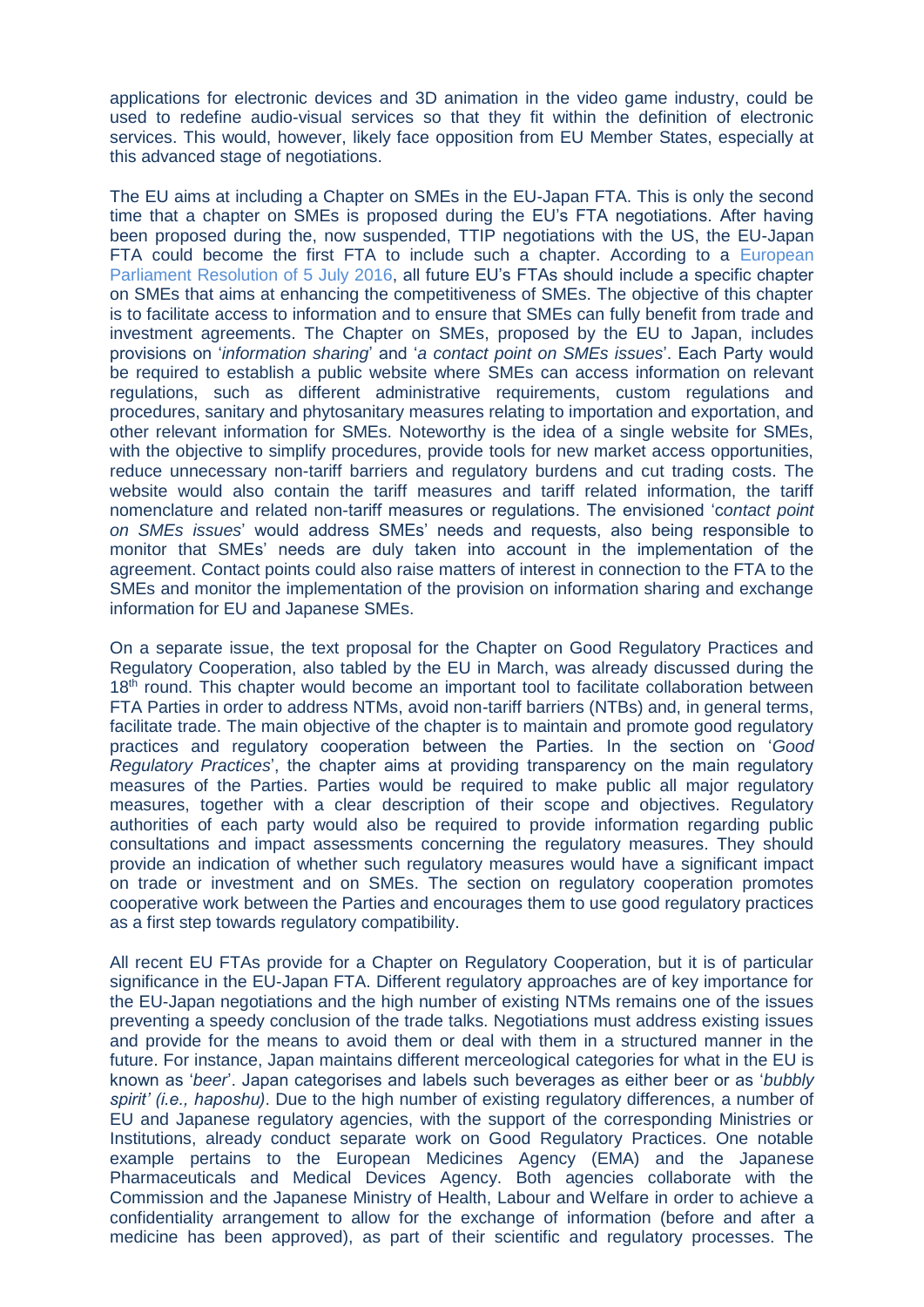proposed draft for the Chapter on Good Regulatory Practices and Regulatory Cooperation by the EU and the commitment by Japan to examine the consistency of the EU's proposal with its domestic laws and regulations underlines the shared commitment to find a way to bridge the gaps between the regulations of both Parties. The Chapter looks poised to be subject to further discussions during the upcoming rounds.

In February 2017, the EU and Japan announced their intention to conclude the FTA by the end of the year. Although there was no ultimate breakthrough in the most recent negotiation round of April 2017, progress was made in a number of areas. No specific date for the next round of negotiation is yet available, but a further round of negotiations can be expected shortly, likely still before the summer. Industry, businesses, trade associations and nongovernmental organisations should remain actively involved and monitor any further development in the next negotiation rounds as negotiations approach their conclusion. The coming months will provide the final opportunities to shape the outcome of this important trade deal.

## <span id="page-4-0"></span>**Fisheries, subsidies and the delicate task of ensuring sustainability and traceability while facilitating trade – An update on discussions within the UN and the WTO**

On 18-22 April 2017, after five years of negotiations, a set of draft '*[Voluntary Guidelines on](http://www.fao.org/fi/static-media/MeetingDocuments/CDS/TC2016/wpAnnex.pdf)  [Catch Documentation Schemes](http://www.fao.org/fi/static-media/MeetingDocuments/CDS/TC2016/wpAnnex.pdf)*' (hereinafter, Guidelines) was unanimously adopted during a technical consultation meeting within the Food and Agriculture Organization of the United Nations (hereinafter, FAO). The Guidelines are now submitted for adoption by all FAO Members at the FAO's upcoming bi-annual governing conference in July 2017. Additionally, the issue of fishery subsidies remains under the spotlight within the United Nations (hereinafter, UN) in the lead up to the UN Ocean Conference in June 2017, as well as within the WTO in preparation of the December 2017 WTO Ministerial Conference.

Fish is one of the world's most traded commodities, with an export value of around USD 142 billion in 2016. At the same time, it is estimated that illegal, unreported and unregulated (hereinafter, IUU) fishing accounts for up to 50% of catches in some regions. According to recent statistics, IUU fishing likely accounts for annual catches of more than 26 million metric tonnes, worth more than USD 23 billion. Further to that, the FAO estimates that more than 30% of commercial fish stocks (including commercially popular fish such as cod and tuna) are overfished and that 13% to 31%, and in some regions up to 50%, of catches must be attributed to IUU fishing. However, these FAO estimates are based on official data and a recent study indicates that the real number of fish caught may actually be much higher. For 2015, the FAO reported an 81.2 million metric tonne harvest, while the study showed that as much as 120 million metric tonnes of fish were actually caught in 2015. Thus, the actual numbers of overfishing may actually be considerably worse than currently estimated. Part of the problem is also the global fishery subsidies being provided, estimated at around USD 35 billion every year, with 60% of those being allocated as capacity-enhancing subsidies.

During the course of 2016, the UN Port State Measures Agreement, which builds on previous global instruments and adds the first set of binding minimum standards specifically intended to combat IUU fishing, finally entered into force after its adoption in 2009. The forthcoming adoption of the FAO's '*Voluntary Guidelines on Catch Documentation Schemes*' is now the next step in the global efforts to combat IUU fishing and to ensure sustainability and traceability. The Guidelines are supposed to become the standard reference for Governments and businesses alike, when establishing catch certification and traceability systems from capture through the entire supply chain to the point of sale (often referred to as '*from sea to plate*'). Catch documentation schemes intend to decrease IUU fishing, following the idea that fish shipments are inspected by national authorities and certified as having been caught legally and in compliance with a number of best practices. Relevant certificates and documentation accompany the fish throughout the supply chain.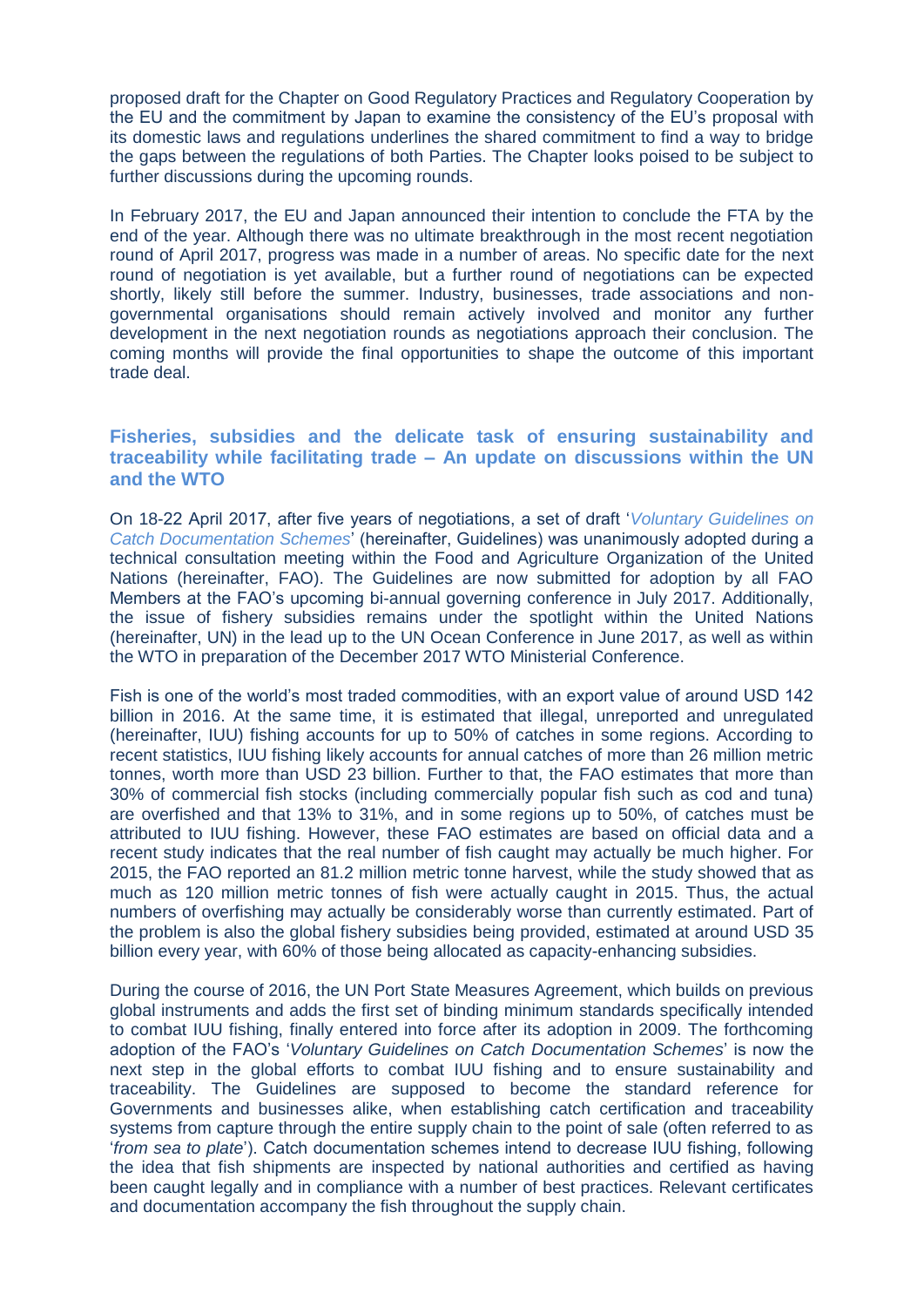So far, only a limited number of such schemes exist around the world and often only focus on certain high-value species (*e.g.*, Chilean seabass or Atlantic and Southern Bluefin Tuna). In the EU, since 2010, all marine fishery products (except aquaculture products and certain species), consigned by EU vessels and by third countries to the EU market, must be accompanied by a certificate signed by the master of the originating fishing vessel stating that the products were caught legally. However, the EU was recently criticised for its paperbased catch certification scheme, which renders the entire system partly ineffective (see *Trade Perspectives*, [Issue No. 3 of 10 February 2017\)](http://www.fratinivergano.eu/en/trade-perspectives/issue-number-3-10th-february-2017/#_Burdensome,_but_partly). In 2016, the US announced its own Seafood Import Monitoring Program (see *Trade Perspectives*, [Issue No. 3 of 12 February](http://www.fratinivergano.eu/en/trade-perspectives/issue-number-3-12th-february-2016/)  [2016\)](http://www.fratinivergano.eu/en/trade-perspectives/issue-number-3-12th-february-2016/).

Moving beyond the deficiencies of paper-based certification schemes, the Guidelines call for a digital system that can be easily referenced and accessed throughout the supply chain (Section 4.6 of the Guidelines). The Guidelines also make extensive reference to important trade law principles, in particular the principle of non-discrimination (Section 4.2 of the Guidelines) and call for the recognition of different certification schemes as equivalent "*if they result in equivalent outcomes*" (Section 4.3 of the Guidelines). In general terms, the FAO's Guidelines are an important step towards streamlined global, public standards and systems to ensure traceability and thereby sustainability. Countries around the world should seek to implement these Guidelines, allowing for streamlined approaches and facilitating trade.

In the long term, a global system of catch certification and traceability should render private sustainability schemes, most notably the Maritime Stewardship Council's (hereinafter, MSC) '*MSC Certified Sustainable Seafood*' label, obsolete. In April 2017, about 12% of global marine catches are MSC certified. The MSC was founded in 1996 by the World Wide Fund for Nature (commonly known as the WWF) and the consumer goods manufacturer Unilever, but became independent of its founders in 1999. According to a strategy plan released in April 2017, the MSC still aims at achieving a level of 20% certified global marine catch by 2020 and to above 30% in 2030. Still, the ultimate goal must be to achieve reliable and trusted traceability through public certification of all traded fishery products. Globally streamlined catch documentation schemes and rules ensuring sustainability, and thereby tackling IUU fishing, will significantly enhance trade in fisheries and will allow for all actors to be part of the global fisheries market. The current piecemeal of catch certification schemes and sustainability labels renders it difficult, in particular for small fishery enterprises and fishermen, to comply and participate in this important market.

Additionally, the issue of fishery subsidies is garnering renewed attention, in particular ahead of the UN Ocean Conference taking place from 5-9 June 2017 and ahead of the upcoming 2017 WTO Ministerial meeting, which is scheduled to take place in December 2017 in Argentina. Already in 2016, a number of WTO Member States had launched an initiative aimed at the preparation of plurilateral negotiations in the WTO to prohibit harmful fishery subsidies (see *Trade Perspectives*, [Issue No. 18 of 7 October 2016\)](http://www.fratinivergano.eu/en/issue-number-18-7th-october-2016/#_Calming_troubled_waters). The initiative noted that, fishery subsidies create significant distortions in global fishery markets and are a major factor contributing to overfishing and overcapacity and the depletion of fishery resources. The initiative appeared to be building on Article 20.16(5) of the Trans-Pacific Partnership Agreement (TPP), which provides that Parties shall not maintain any: 1) subsidies for fishing that negatively affect fish stocks that are in an overfished condition; or (2 subsidies provided to any fishing vessel, while listed by the flag State or a relevant Regional fisheries management organisation (RFMO) or Arrangement for IUU fishing. An agreement on fishery subsidies at this year's WTO Ministerial might also be jeopardised by other trade issues, as WTO Member States aim at achieving balanced outcomes in the various areas of negotiations. The eventual success of negotiations on fishery subsidies within the '*Negotiating Group on Rules*' also depends on the general balance of rules negotiations, taking into account negotiations in other sectors, notably controversial negotiations relating to anti-dumping, horizontal subsidies and regional trade agreements (see *Trade Perspectives*, [Issue No. 18 of 7 October 2016\)](http://www.fratinivergano.eu/en/issue-number-18-7th-october-2016/#_Calming_troubled_waters). More specifically, on 14 April 2017, China reportedly circulated a document within the WTO, connecting a multilateral agreement on fishery subsidies to separate efforts to reform the WTO rules on trade remedies. While not expressly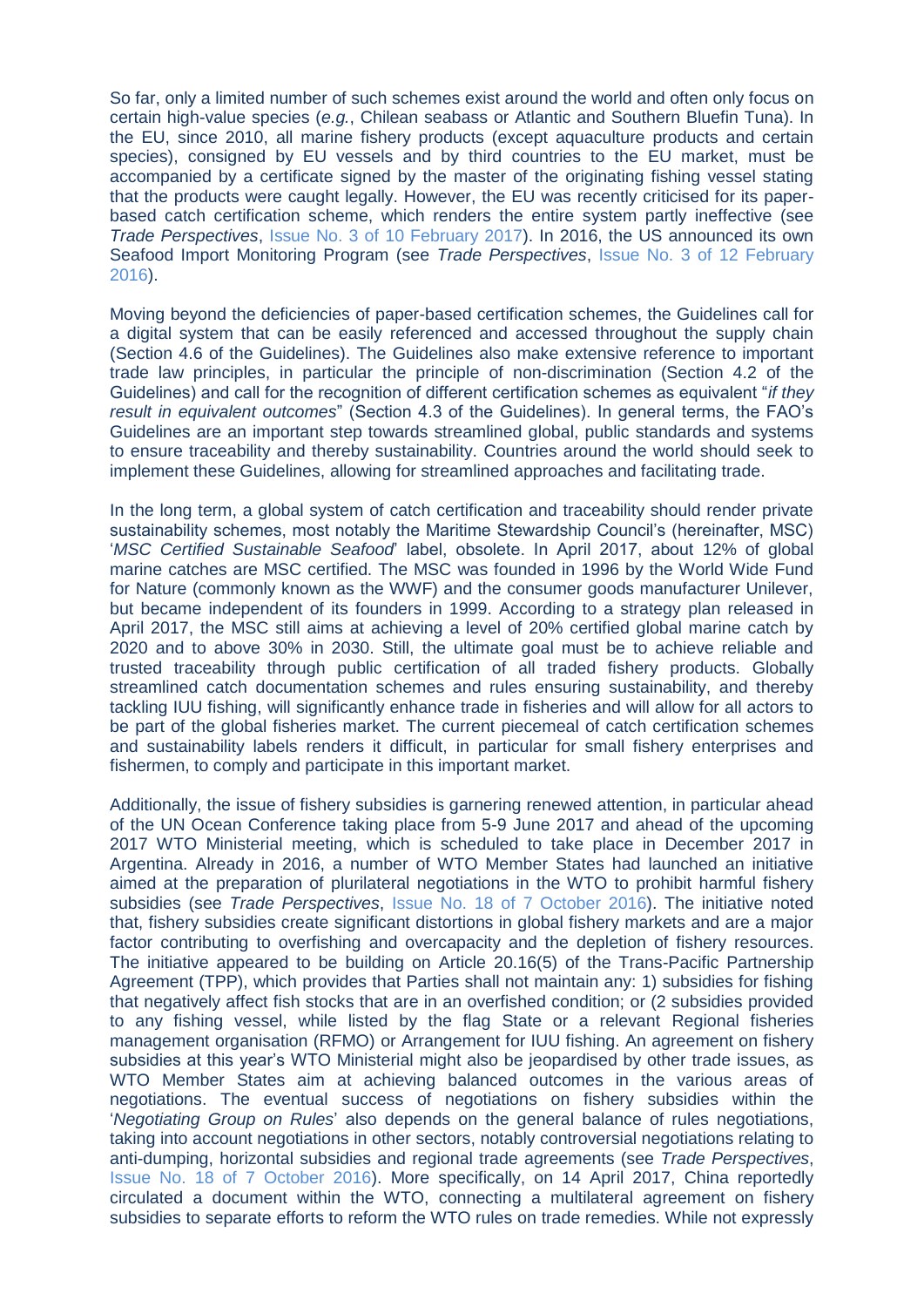linking the two areas, the document reportedly states that the two issues should both be considered under the architecture of WTO's '*Negotiating Group on Rules*'.

The initiatives to combat IUU fishing, and the new momentum to eliminate certain fishery subsidies, highlight a stronger focus on fisheries and sustainability. Apart from the economic importance of the fishery sector, this recent focus can also be attributed to the '*United Nations Sustainable Development Goals*' (hereinafter, SDGs), in particular SDG 14, entitled "*Conserve and sustainably use the oceans, seas and marine resources for sustainable development*". Target 14.4 of the SDGs calls on UN Member States to "*effectively regulate harvesting and end overfishing, illegal, unreported and unregulated fishing and destructive fishing practices and implement science-based management plans, in order to restore fish stocks in the shortest time feasible*" by 2020, while Target 14.6 calls on UN Member States to "*prohibit certain forms of fisheries subsidies which contribute to overcapacity and overfishing, eliminate subsidies that contribute to illegal, unreported and unregulated fishing and refrain from introducing new such subsidies*" by 2020. From 5-9 June 2017, the UN Ocean Conference, specifically addressing SDG 14, will be the first SDG-specific event since the adoption of the SDG agenda in 2015. In general terms, the UN Ocean Conference aims at responding to a decline in ocean health and to develop solutions *vis-à-vis* issues such as overfishing, overcapacity of fisheries and the use of fishery subsidies. Work is well under way on the outcome declaration, entitled "*Our Oceans, Our Future: Call for Action*" and contains a strong call with respect to subsidies. Section 14(p) of the draft declaration calls on stakeholders to act decisively to prohibit certain forms of fishery subsidies, which contribute to overcapacity and overfishing, to eliminate subsidies that contribute to IUU fishing, and to refrain from introducing new such subsidies, including by completing the ongoing negotiations in the WTO on this issue without further delay. Work within the WTO is deemed to closely follow the debates within the UN and to build on the current *momentum*, due to the debate on the SDGs. From 15-17 May 2017, a number of WTO meetings are to be held with respect to a new proposal on fishery subsidies recently tabled by Iceland, New Zealand and Pakistan. Discussions will reportedly also cover connected issues, such as the scope of potential fishery subsidies' disciplines and the needs of developing countries, such as capacity building and technical assistance.

Globally, the issues of traceability and sustainability are of growing importance for an increasing number of sectors (see, for example, *Trade Perspectives*, [Issue No. 7 of 7 April](http://www.fratinivergano.eu/en/trade-perspectives/issue-number-7-7th-april-2017/#_The_EU_adopts)  [2017](http://www.fratinivergano.eu/en/trade-perspectives/issue-number-7-7th-april-2017/#_The_EU_adopts) on conflict minerals). In order to avoid inconsistency with WTO rules, the international standards-setting and rule-making bodies should be the *fora* in which to address these issues. The WTO and the FAO should be and remain, therefore, the right *fora* to address IUU fishing and fishery subsidies. Furthermore, any proposed or applied measure must be non-discriminatory in nature and should not impose disproportionate burdens on exporting countries. Rather, countries must work together and should not engage in implementing a piecemeal approach that sometimes appears to distort the conditions of competition among countries, but rather apply the soon to be adopted Guidelines. Stakeholders should be vigilant as this appears to be an area of increased domestic (regulatory) activity, in particular leading up to the UN Ocean Conference and the December 2017 WTO Ministerial Conference. Additionally, countries, especially those with an important fishing sector, should make use of all available *fora*, in particular the WTO and bilateral or regional trade negotiations, in order to protect their interests and be active participants in the discussions.

#### <span id="page-6-0"></span>**France recommends to food business operators an additional form of presentation of the front-of-pack nutrition declaration**

On 24 April 2017, the French Ministry of Social Affairs and Health notified the European Commission (hereinafter, Commission), under the TRIS procedure, *of* a draft *Order laying down the additional form of presentation of the nutrition declaration recommended by the State* (hereinafter, draft order). Under the draft order, the five-colour '*Nutri-Score*' (also referred to as 5-Colour Nutrition Label or 5-CNL) is the official (but voluntary) additional frontof-pack (hereinafter, FoP) nutrition label, which France is recommending to food business operators (hereinafter, FBOs) in order to promote healthier food choices. From September to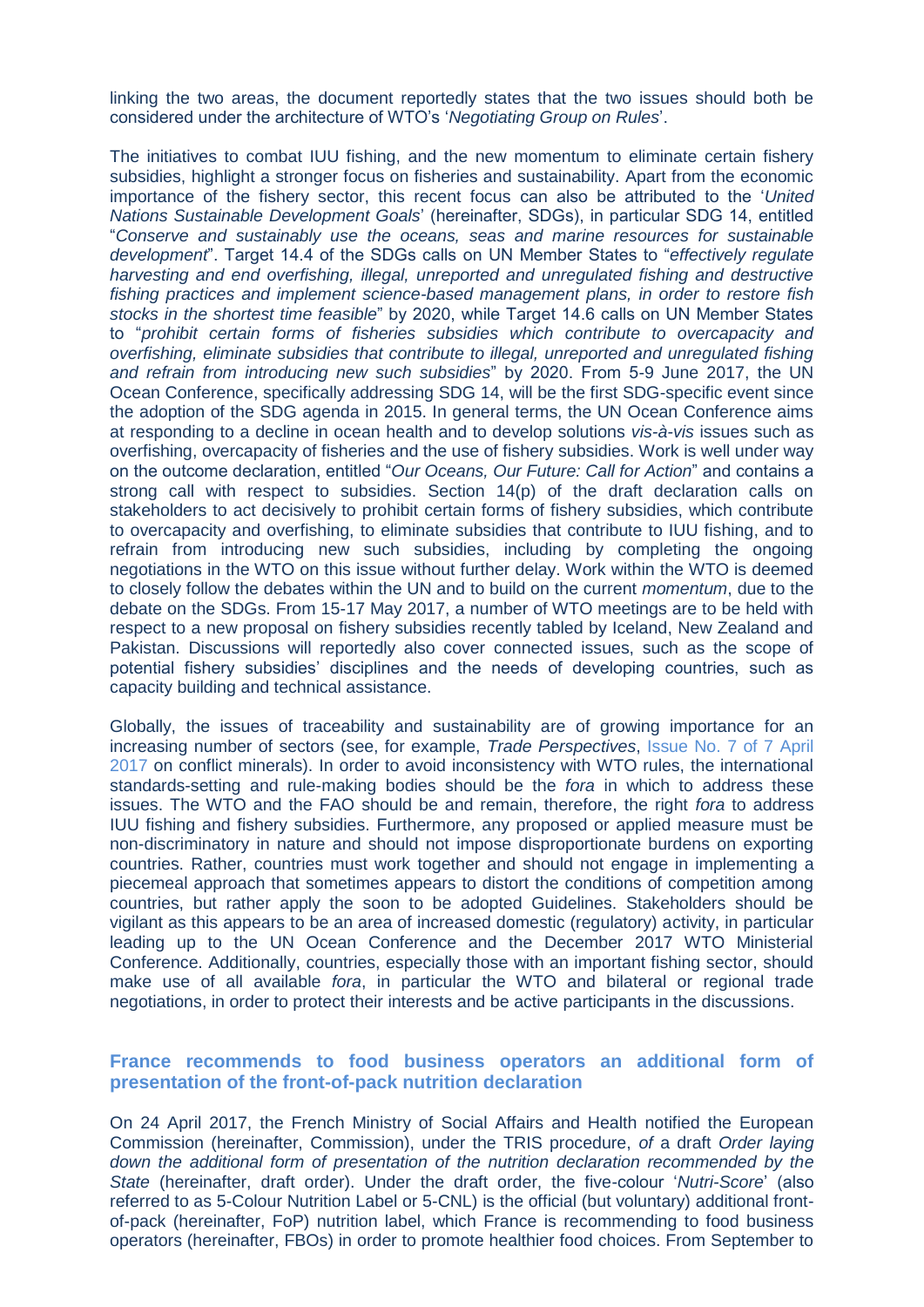December 2016, four different logos had been tested in sixty *Casino, Carrefour Market* and *Simply Market* supermarkets across France for ten weeks, where 2 million labels were attached to approximately 1,200 food products in a bid to determine which one was most effective in promoting healthy eating.

The draft order with the recommendation of '*Nutri-Score*' is to be issued pursuant to Article 14-II of *Law No 2016-41 of 26 January 2016 on the modernisation of the French health system* and *Decree No 2016-980 of 19 July 2016 on additional nutrition information on foods (Articles L3232-8 and R3232-7 of the Public Health Code)*. France states, in its notification to the Commission, that these pieces of legislation were drawn up on the basis of Article 35 of *Regulation (EU) No 1169/2011 of the European Parliament and of the Council of 25 October 2011 on the provision of food information to consumers* (hereinafter, FIR). According to this provision, in addition to the forms of expression referred to in the FIR, the energy value and the amount of nutrients may be given by other forms of expression and/or may be presented using graphical forms or symbols in addition to words or numbers, provided that a number of requirements are met.

The Annex to the draft order describes the methods for calculating the unique, overall nutritional score of each food based on the nutrient content. On the one hand, nutrients, which according to the draft, should be limited in their intake (*i.e.*, saturated fats, simple sugars and salt), as well as calorie-dense foods, are taken into consideration with negative component scores. On the other hand, nutrients and ingredients, which, according to the draft, have beneficial effects (*i.e.*, fruit and vegetable, nuts, vitamins, fibres and protein), are taken into account with positive component scores. For three food categories (*i.e.*, added fats and oils, cheeses, and beverages), there are more specific requirements to calculate the nutritional score. Foods are then divided into five categories on the basis of the nutritional score attained, which results from subtracting the positive from the negative component scores. The relevant food category is shown on the '*Nutri-Score*' logo, which consists of five colours, each displaying a different letter from the best nutritional value to the worst (*i.e.*, from dark green A, light green B, yellow C, light orange D to dark orange E). According to the draft order, the logo shall be placed on the FoP. The FBOs that decide to adopt the recommendation on a voluntary basis, must inform the French Observatory of Food Quality.

According to Article 35(2) of the FIR, EU Member States may recommend to FBOs the use of one or more additional forms of expression or presentation of the nutrition declaration that they consider as best fulfilling the following requirements: "*1) They are based on sound and scientifically valid consumer research and do not mislead the consumer; 2) Their development is the result of consultation with a wide range of stakeholder groups; 3) They aim to facilitate consumer understanding of the contribution or importance of the food to the energy and nutrient content of a diet; 4) They are supported by scientifically valid evidence of understanding of such forms of expression or presentation by the average consumer; 5) In the case of other forms of expression, they are based either on the harmonised reference intakes set out in Annex XIII of the FIR, or in their absence, on generally accepted scientific advice on intakes for energy or nutrients; 6) They are objective and non-discriminatory; and 7) Their application does not create obstacles to the free movement of goods*".

In order to justify the endorsement of '*Nutri-Score*', France states that the introduction of nutrition information that is visible, legible, simple and easy to understand, particularly for populations with a low socio-economic status or low education levels, is recommended among one of the many additional collaborative strategies and campaigns that, in France as at EU level, aim at achieving the objective of improving general nutrition. Furthermore, France argues that a number of scientific studies have proven the benefits and importance of a labelling system in improving the nutritional quality of people's grocery shopping, particularly for underprivileged households. Following consultations with a large number of stakeholders, scientists and consumers, France carried out an impact study (provided in Annexes 1 and 2 to the notification) showing that, of the four systems tested, the '*Nutri-Score*' logo was the most effective scheme in terms of the consumers' ability to rate their groceries and improve the nutritional quality of their grocery shopping. It is now for the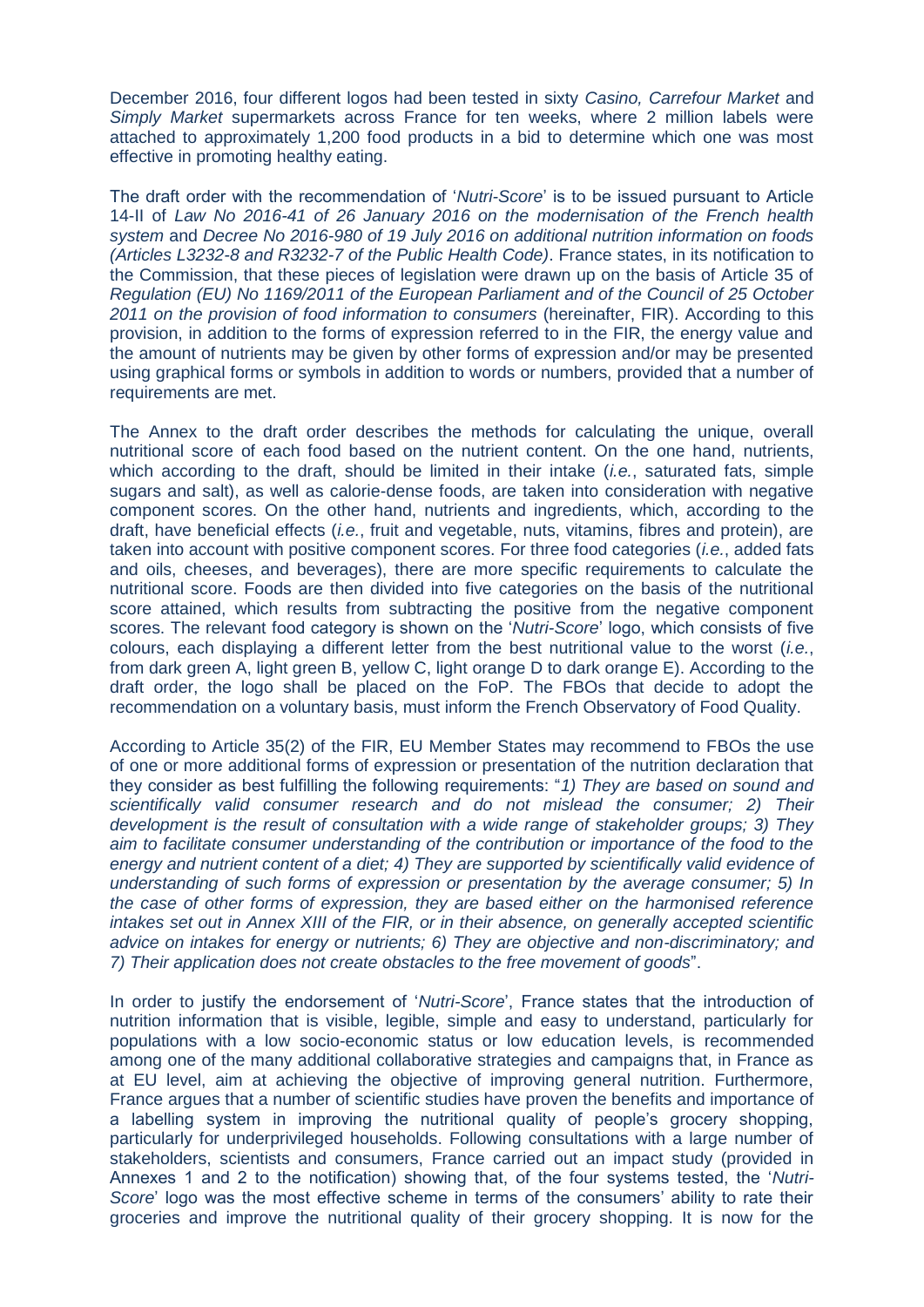European Commission and the other EU Member States to assess whether the justification of the French recommendation satisfies the requirements 1) to 4) of Article 35 of the FIR.

The fifth requirement of Article 35 of the FIR provides that other forms of expression must be based either on the harmonised reference intakes (hereinafter, RIs) set out in Annex XIII of the FIR (*i.e.*, the average daily dietary intake of energy: 8,400 kJ/2,000 kcal, and nutrients: 70g total fat, 20g saturated fats, 260g carbohydrates, 90g sugars, 50g protein and 6g salt), or in their absence, on generally accepted scientific advice on intakes for energy or nutrients. However, it is not clear whether the draft decree takes them into account. There is no reference to the harmonised RIs in the description of the calculation of the nutritional score. Only for the three special cases (*i.e.*, added fats and oils, cheeses, and beverages), nutrient reference values according to the French Nutrition and Health Programme are taken into account in order to adapt the calculation method of the score. On the '*Nutri-Score*' logo itself, there is no reference at all to RIs. In comparison, the UK '*traffic light*' scheme is a '*hybrid*' FoP scheme that includes RIs (formerly known as '*guideline daily amounts*', or GDAs) and colour coding in the logo. The French-recommended logo and its colour codes appear to simply categorise foods from good foods to bad foods, without taking into account how much energy and nutrients are consumed per day. Regarding the sixth requirement of Article 35, namely that these additional forms of expression be objective and non-discriminatory, it appears that only saturated fats and '*simple*' sugars are relevant for the negative component of the calculation of the nutritional score. This appears to be a discrimination towards products containing saturated fats (which are not *per se* unhealthy) and presumably added sugars, which can also form part of a healthy diet, if consumed in moderation. France argues that the impact study showed that foods in the dark orange category are still being bought by consumers and that, from a public health perspective, additional studies (provided in Annex 3 to the notification) have shown that "*improving the nutritional quality of people's diets using the score on which the* '*Nutri-Score*' *is based, leads to a reduction in the risk of a number of non-communicable diseases such as cancer, weight gain, cardiovascular diseases and metabolic syndrome*."

Various questions remain unanswered. First, whether such schemes are actually '*voluntary*' in nature or whether they implicitly force competing FBOs to apply the same labels. Second, whether certain elements of such schemes can be classified as '*non-beneficial*' nutrition claims. Finally, the proliferation of different schemes may become an obstacle to the free movement of goods within the EU and be contrary to EU law. For the second and third question, reference is made to the similar discussions previously entertained on *Trade Perspectives* in relation to the UK's '*traffic light*' scheme and certain French schemes in the test phase (see *Trade Perspectives*, [Issue No. 21 of 20 November 2015](http://www.fratinivergano.eu/en/trade-perspectives/issue-number-21-20th-november-2015/) and [Issue No. 6 of](http://www.fratinivergano.eu/en/issue-number-6-24th-march-2016/#_Seven_EU_Member)  [24 March 2016\)](http://www.fratinivergano.eu/en/issue-number-6-24th-march-2016/#_Seven_EU_Member). Regarding the first question, France argues that the objective of protecting public health in no way affects competition between manufacturers as the additional information will only be recommended by public authorities, and is therefore in no way obligatory. However, France's '*Nutri-Score*' nutrition labelling scheme raises concerns as to whether it is, *de facto*, voluntary. Reportedly, the major French retailers *Intermarché*, *Leclerc* and *Auchan,* as well as the food manufacturers *Fleury Michon*, *Epi d'or* and *Chabrior* already committed to '*Nutri-Score*', without waiting for the adoption of the decree with the recommendation. This may put pressure on other food manufacturers, particularly small enterprises and own-label product suppliers, to apply the same colour labels. If evidence were to suggest that the FBOs not using the '*Nutri-Score*' label are being pushed out of the French retail market, it would appear as though the scheme is not, at least *de facto*, '*voluntary*'.

The Pan-European industry group FoodDrinkEurope (FDE) issued a statement that discussions on a coordinated approach to FoP labelling should take place at EU level in close consultation and agreement with all stakeholders. The approach should also be consistent with the RI-approach that the European food and drink sector had pioneered and should ensure meaningful, science-based and non-discriminatory information to consumers. In its statement, the FDE regrets that the French scheme adds yet another potential layer of complexity to what should be an EU approach to FoP labelling. Any proliferation of national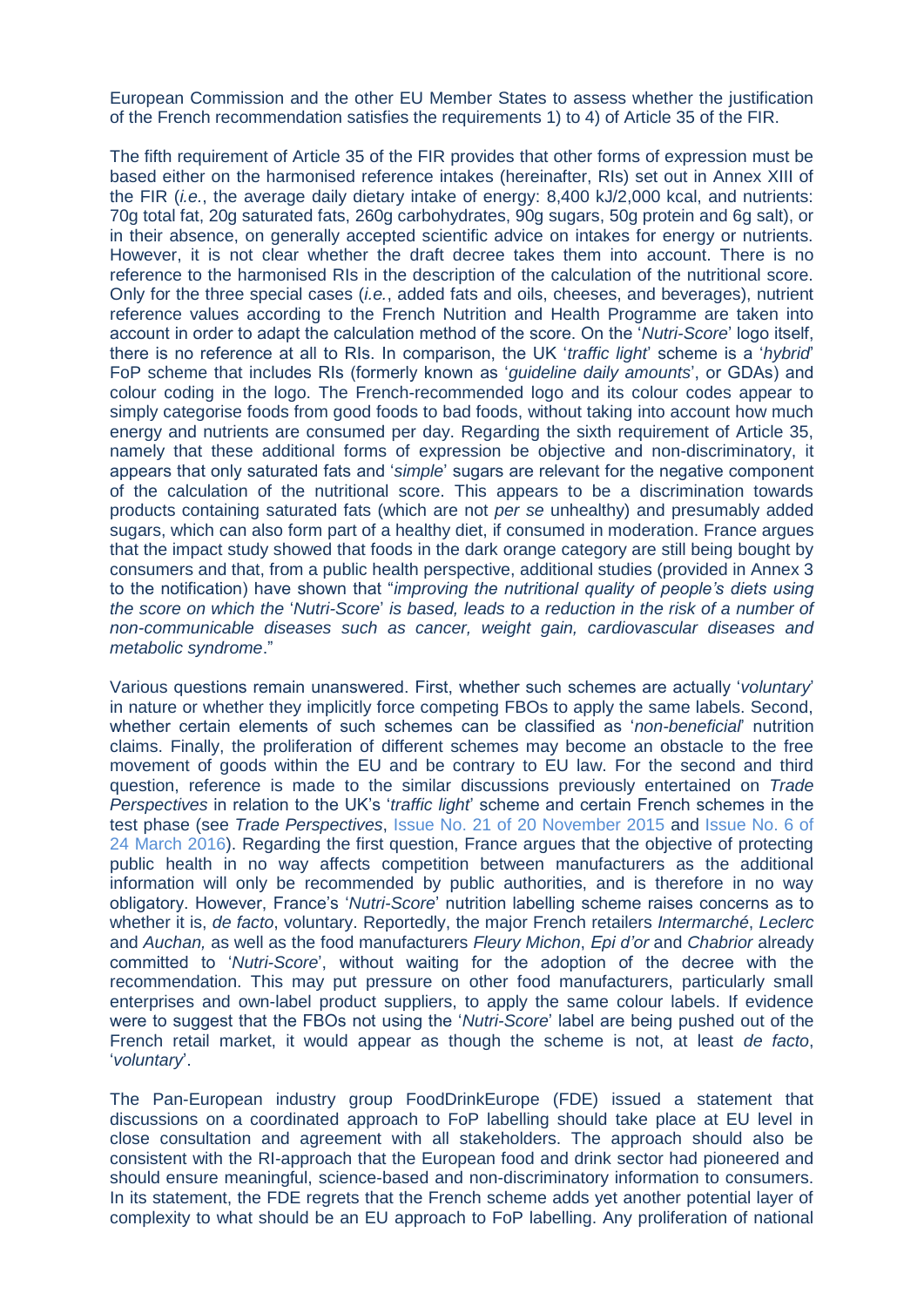schemes should be avoided, as this may affect the free movement of goods in the EU's Single Market.

It is now for the Commission and for the other EU Member States to assess whether the French recommendation complies with EU rules, particularly with the FIR. It should be noted that, back in October 2014, the EU Commission initiated infringement proceedings against the UK (which have never been taken further and will likely not be concluded in view of '*Brexit*') over its '*traffic light*' FoP nutrition labelling scheme (see *Trade Perspectives*, [Issue](http://www.fratinivergano.eu/static/upload/1/1/14.10_.17_TP_Issue_19_.pdf)  [No. 19 of 17 October 2014\)](http://www.fratinivergano.eu/static/upload/1/1/14.10_.17_TP_Issue_19_.pdf), following complaints from food and retail operators that the use of such scheme would negatively affect the marketing of several products. The Commission is also required to submit a report on the effects of '*visual labelling*' schemes to the Council of the EU and the European Parliament by December 2017. Therefore, the debate will likely heat up again. The '*standstill*' period under the TRIS procedure, during which the Commission and EU Member States can give an opinion on the draft decree, ends on 25 July 2017. Food business stakeholders with an interest in the matter should work with their legal advisors and respective governments to have their views and interests duly voiced and considered. The matter of FoP nutrition labelling schemes should be carefully monitored by interested stakeholders as further national legislation may be drafted by other EU Member States.

## <span id="page-9-0"></span>**Recently Adopted EU Legislation**

#### **Customs Law**

- *[Commission Implementing Regulation \(EU\) 2017/754 of 28 April 2017 opening](http://eur-lex.europa.eu/legal-content/EN/TXT/?uri=uriserv:OJ.L_.2017.113.01.0028.01.ENG&toc=OJ:L:2017:113:TOC)  [and providing for the management of Union tariff quotas for certain agricultural](http://eur-lex.europa.eu/legal-content/EN/TXT/?uri=uriserv:OJ.L_.2017.113.01.0028.01.ENG&toc=OJ:L:2017:113:TOC)  [and processed agricultural products originating in Ecuador](http://eur-lex.europa.eu/legal-content/EN/TXT/?uri=uriserv:OJ.L_.2017.113.01.0028.01.ENG&toc=OJ:L:2017:113:TOC)*
- *[Commission Delegated Regulation \(EU\) 2017/750 of 24 February 2017](http://eur-lex.europa.eu/legal-content/EN/TXT/?uri=uriserv:OJ.L_.2017.113.01.0012.01.ENG&toc=OJ:L:2017:113:TOC)  [amending Council Regulation \(EC\) No 673/2005 establishing additional](http://eur-lex.europa.eu/legal-content/EN/TXT/?uri=uriserv:OJ.L_.2017.113.01.0012.01.ENG&toc=OJ:L:2017:113:TOC)  [customs duties on imports of certain products originating in the United States of](http://eur-lex.europa.eu/legal-content/EN/TXT/?uri=uriserv:OJ.L_.2017.113.01.0012.01.ENG&toc=OJ:L:2017:113:TOC)  [America](http://eur-lex.europa.eu/legal-content/EN/TXT/?uri=uriserv:OJ.L_.2017.113.01.0012.01.ENG&toc=OJ:L:2017:113:TOC)*

#### **Trade Remedies**

- *[Commission Implementing Regulation \(EU\) 2017/777 of 4 May 2017 initiating a](http://eur-lex.europa.eu/legal-content/EN/TXT/?uri=uriserv:OJ.L_.2017.116.01.0020.01.ENG&toc=OJ:L:2017:116:TOC)  [review of Council Implementing Regulation \(EU\) No 501/2013 \(extending the](http://eur-lex.europa.eu/legal-content/EN/TXT/?uri=uriserv:OJ.L_.2017.116.01.0020.01.ENG&toc=OJ:L:2017:116:TOC)  [definitive anti-dumping duty on imports of bicycles originating in the People's](http://eur-lex.europa.eu/legal-content/EN/TXT/?uri=uriserv:OJ.L_.2017.116.01.0020.01.ENG&toc=OJ:L:2017:116:TOC)  [Republic of China to imports of bicycles consigned from Indonesia, Malaysia,](http://eur-lex.europa.eu/legal-content/EN/TXT/?uri=uriserv:OJ.L_.2017.116.01.0020.01.ENG&toc=OJ:L:2017:116:TOC)  [Sri Lanka and Tunisia, whether declared as originating in Indonesia, Malaysia,](http://eur-lex.europa.eu/legal-content/EN/TXT/?uri=uriserv:OJ.L_.2017.116.01.0020.01.ENG&toc=OJ:L:2017:116:TOC)  [Sri Lanka and Tunisia or not\) for the purposes of determining the possibility of](http://eur-lex.europa.eu/legal-content/EN/TXT/?uri=uriserv:OJ.L_.2017.116.01.0020.01.ENG&toc=OJ:L:2017:116:TOC)  [granting an exemption from those measures to one Tunisian exporting](http://eur-lex.europa.eu/legal-content/EN/TXT/?uri=uriserv:OJ.L_.2017.116.01.0020.01.ENG&toc=OJ:L:2017:116:TOC)  [producer, repealing the anti-dumping duty with regard to imports from that](http://eur-lex.europa.eu/legal-content/EN/TXT/?uri=uriserv:OJ.L_.2017.116.01.0020.01.ENG&toc=OJ:L:2017:116:TOC)  [exporting producer and making imports from that exporting producer subject to](http://eur-lex.europa.eu/legal-content/EN/TXT/?uri=uriserv:OJ.L_.2017.116.01.0020.01.ENG&toc=OJ:L:2017:116:TOC)  [registration](http://eur-lex.europa.eu/legal-content/EN/TXT/?uri=uriserv:OJ.L_.2017.116.01.0020.01.ENG&toc=OJ:L:2017:116:TOC)*
- *[Commission Implementing Regulation \(EU\) 2017/763 of 2 May 2017 imposing a](http://eur-lex.europa.eu/legal-content/EN/TXT/?uri=uriserv:OJ.L_.2017.114.01.0003.01.ENG&toc=OJ:L:2017:114:TOC)  [definitive anti-dumping duty and collecting definitively the provisional duty](http://eur-lex.europa.eu/legal-content/EN/TXT/?uri=uriserv:OJ.L_.2017.114.01.0003.01.ENG&toc=OJ:L:2017:114:TOC)  [imposed on imports of certain lightweight thermal paper originating in the](http://eur-lex.europa.eu/legal-content/EN/TXT/?uri=uriserv:OJ.L_.2017.114.01.0003.01.ENG&toc=OJ:L:2017:114:TOC)  [Republic of Korea](http://eur-lex.europa.eu/legal-content/EN/TXT/?uri=uriserv:OJ.L_.2017.114.01.0003.01.ENG&toc=OJ:L:2017:114:TOC)*
- *[Commission Implementing Regulation \(EU\) 2017/724 of 24 April 2017 imposing](http://eur-lex.europa.eu/legal-content/EN/TXT/?uri=uriserv:OJ.L_.2017.107.01.0004.01.ENG&toc=OJ:L:2017:107:TOC)  [a definitive anti-dumping duty on imports of certain continuous filament glass](http://eur-lex.europa.eu/legal-content/EN/TXT/?uri=uriserv:OJ.L_.2017.107.01.0004.01.ENG&toc=OJ:L:2017:107:TOC)  [fibre products originating in the People's Republic of China following an expiry](http://eur-lex.europa.eu/legal-content/EN/TXT/?uri=uriserv:OJ.L_.2017.107.01.0004.01.ENG&toc=OJ:L:2017:107:TOC)  [review pursuant to Article 11\(2\) of Regulation \(EU\) 2016/1036 of the European](http://eur-lex.europa.eu/legal-content/EN/TXT/?uri=uriserv:OJ.L_.2017.107.01.0004.01.ENG&toc=OJ:L:2017:107:TOC)  [Parliament and of the Council](http://eur-lex.europa.eu/legal-content/EN/TXT/?uri=uriserv:OJ.L_.2017.107.01.0004.01.ENG&toc=OJ:L:2017:107:TOC)*